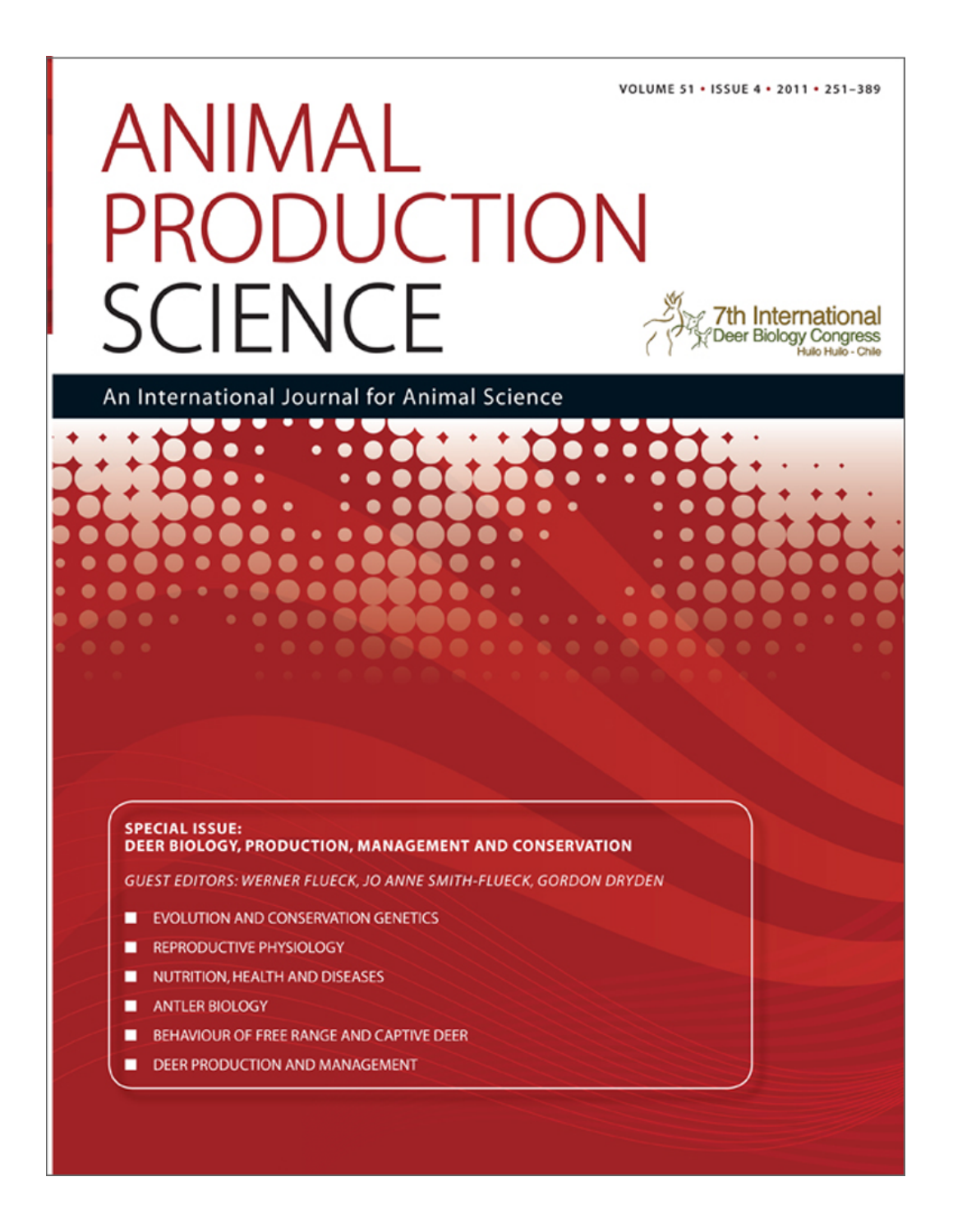## **POSSIBILITY OF TWO REPRODUCTIVE SEASONS PER YEAR IN SOUTHERN PUDU (PUDU PUDA) FROM A SEMI-CAPTIVE POPULATION**

*Fernando VidalA,B,C,G, Jo Anne M. Smith-FlueckC,D, Werner T. FlueckC,D,E, Luděk BartošF*

AFundación Fauna Andina Los Canelos. Casilla 102 Km 11, Villarrica, Chile.

BUniversity Santo Tomas, School of Veterinarian Medicine, Conservation Unit, Temuco, Chile. <sup>C</sup>Captive Breeding Specialist Group, IUCN/SSC.

<sup>D</sup>Institute of Natural Resources Analysis, Universidad Atlantida Argentina, Mar del Plata.

Mailing address: C.C. 592, 8400 Bariloche.

E National Council of Scientific and Technological Research, Argentina; Swiss Tropical Institute, University Basel.

<sup>F</sup>Department of Ethology, Institute of Animal Science, Praha 10 - Uhříněves, 104 01, Czech Republic.<br><sup>G</sup>Corresponding author. Email: <u>fauna\_andina@yahoo.com</u>

# **ABSTRACT**

Pudu (*Pudu puda*), occurring in the southern cone of Latin America, has been classified as vulnerable by the IUCN, yet little is known about this animal in the wild, with most knowledge on the breeding behavior coming from captive animals. For this second smallest deer in the world, delayed implantation has been suggested to explain the two peaks in the annual cycle of male sexual hormones based upon the accepted tenet that the breeding period occurs only once a year between March and June. However, in this study, birth dates from fawns born at the Los Canelos semi-captive breeding center in Chile and male courting behavior revealed possibility of two rutting periods: autumn and spring. To our knowledge, this is the first time that late fall/early winter births (May through early June) have been recorded for the southern pudu; two of these four births were conceived by females in the wild. From available zoo and captive birth records  $(n = 67)$ , no fawns were born in the winter. For all births combined (*n* = 91), 64% occurred in spring. The roe deer (*Capreolus capreolus*) and Pere David deer (*Elaphurus davidianus*) have been considered the only two temperate cervids in which sexual activity is initiated by increasing day length and which breed in early summer. Yet, the present results indicate a similar response from the southern pudu if under a wild or semi-captive environment, with breeding taking place in spring. These results suggest that this species may either have two reproductive periods per year or retained the capacity to be a breeder for a much more extended period of time than documented by earlier studies. Pudu, like other temperate deer, are responsive to photoperiod for timing their breeding period, but may further optimize their production of offspring by also responding to other environmental cues such as seasonal variation in food supply when the climatic conditions are favorable.

**Additional keywords:** aseasonal reproduction, parturition, subtropical breeding, Valdivian rainforest, austral, Argentina

### **INTRODUCTION**

The southern pudu (*Pudu puda*) occurs only in southern Chile and southwestern Argentina (Fig. 1). The species' distributional range continues to diminish in size due to anthropogenic impacts, with populations today mainly found in the temperate rainforests along the southern Andes. In southern Chile, the species also inhabits the coastal mountain range and scattered forest patches in the valleys (Hershkovitz 1982; Jimenez 2010). Although classified as vulnerable by the IUCN (2008) and being a unique species in that it is ranked as the second smallest deer in the world (Hershkovitz 1982; Whitehead 1993; Geist 1998), weighing in at less than 15 kg (Eldridge *et al.* 1987; Geist 1998), little has been published on the biology of this species. Even less is known about the only other species to share its genera, the northern pudu (*P. mephistophiles*),separated by about 3200 km (Whitehead 1993). The cryptic behavior of southern pudu in the wild makes it a particularly difficult animal to study in its habitat of dense vegetation along its altitudinal range from sea level to 1700 masl (meters above sea level). The individuals are often solitary or in small family groups, coming out to feed at the forest edge in undisturbed areas (Jimenez 2010). Given their elusive nature, most information on the southern pudu has been acquired through studies on physiology and behavior of captive animals, and predominately on investigating hormonal profiles in males (reviewed in Bubenik *et al.* 2000). A Web of Science search of original studies published on southern pudu since 1923 revealed 35 hits, of which 91% were of captive populations.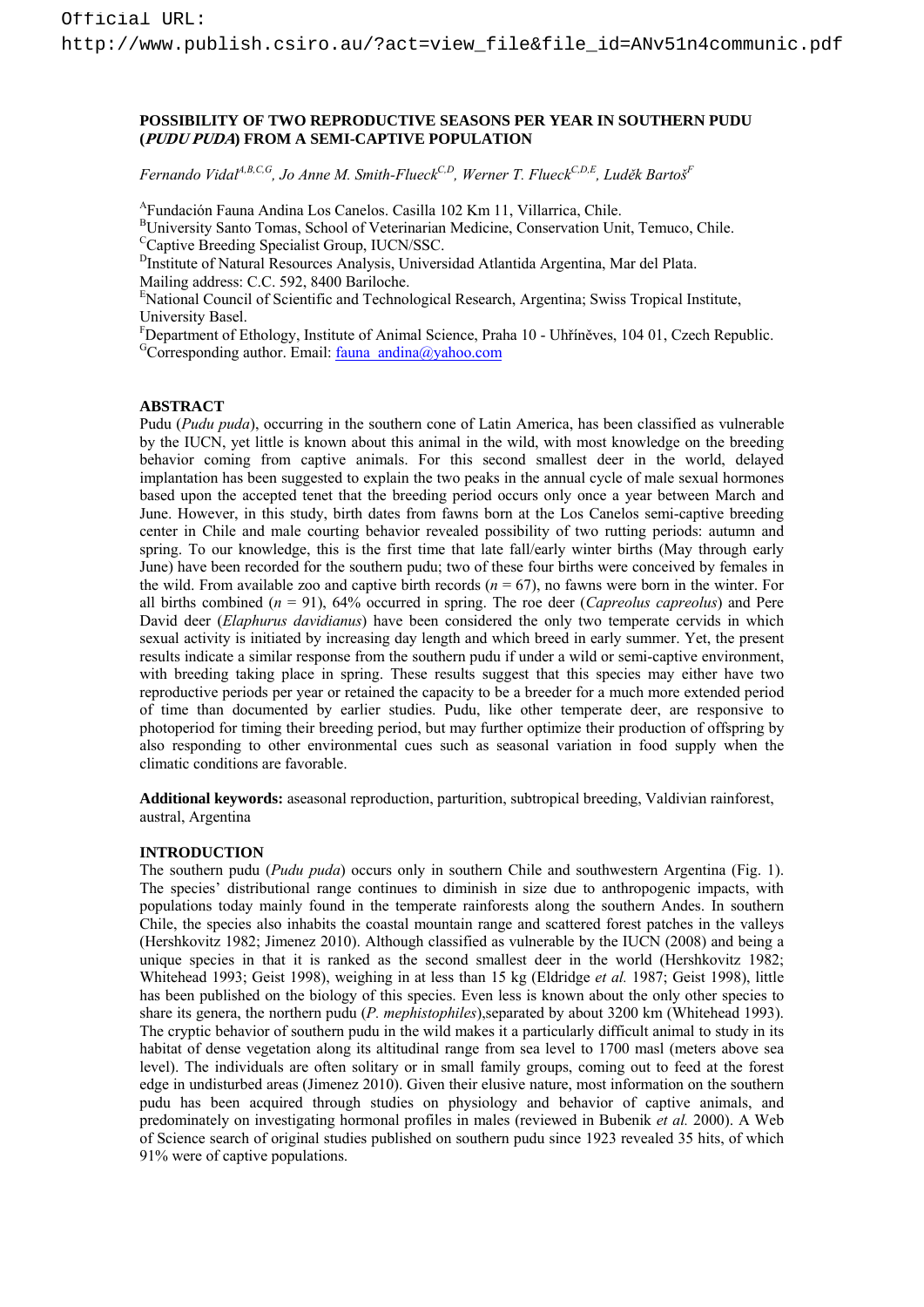Gestation period in captivity has been recorded to last from 197 to 223 days (Vanoli 1967 in Jimenez 2010; Reyes *et al.* 1988; Hershkovitz 1982). Normally females have one fawn but twins also occur (Hershkovitz 1982; Whitehead 1993). For captive breeding populations, the data have indicated that a monomodal breeding pattern exists in pudu, with the breeding season generally assumed to be between April and June (Whitehead 1993; MacNamara and Eldridge 1987) and for one captive population (Concepción, Chile) between March and April (Reyes *et al.* 1988). Recorded births from captive females have indicated one birthing period between October to February in the southern hemisphere (MacNamara and Eldridge 1987; Reyes *et al.* 1988), with the fawning period shifted by six months in northern hemisphere zoos (Hershkovitz 1982; Blanvillain *et al.* 1997); individuals translocated to the northern hemisphere synchronize quickly to the local photoperiod. Females remained receptive for about 48 h, during which time they could be bred by multiple males (Reyes *et al.* 1988).

Results from a study on captive females in Europe suggested that the southern pudu is a seasonal polyestrous breeder with a reproductive cycle cued to a seasonal factor and a cycle length of about 11 days (Blanvillain *et al.* 1997). Given the wide variation of the estrous cycle length of three mature females (16, 18 and 33 days), Blanvillain *et al.* (1997) proposed that pudu females might respond to seasonal cues with less rigidity than northern temperate deer. Bubenik *et al.* (2000) on the other hand, in comparing the length of gravidity in pudu (average of 203 days, Reyes *et al.* 1988) with that of red deer (average of 232 days) – an animal 10 times heavier than the pudu – considered the pudu's gestation to be enormously long and speculated that this species might exhibit delayed implantation of the embryo, unique only to the roe deer (*Capreolus capreolus*) among artiodactyls (Aitkens 1974; Semperé 1990; Lambert *et al.* 2001). To our knowledge, this hypothesis has never been investigated. Here we provide observations of reproductive behavior for the first time from a semi-captive population of pudu that challenges this hypothesis and suggests yet another strategy unique to a temperate deer.

#### **METHODS AND STUDY AREA**

The current population consists of 28 pudu at the semi-captive center operated by Fauna Andina - Los Canelos (39°16' S latitude), in the central valley near Villarica, Chile, Araucania Region, within the natural distributional range of the species. The climate is mild and humid with average min-max temperatures in summer and winter of 9-26°C and 4-15°C , respectively, with main precipitation as rain between May and July (late autumn and winter with 517 mm average, and a total annual average precipitation of 1130 m). The 13 ha enclosure at 330 masl consists of dense native vegetation common in the Valdivian temperate rainforest ecosystem, including approximately 2.5 ha grassland pastures, with *Nothofagus* and *Festuca* species predominating inside and surrounding the enclosure. All animals are free-roaming inside the enclosure. Disturbance and contact is minimal so that animals retain their elusive behavior and natural fear of man to facilitate their subsequent reintroduction. No one but the caretaker (F. Vidal) and authorized researchers and government inspectors under Vidal's supervision are allowed into the enclosure. Fresh water is available year round from streams that do not come in contact with any domestic animal or livestock before reaching the pudu.

Data were collected on births dates of pudu born at the Los Canelos Center between 2000 and 2010, either by directly observing the parturition or the neonate within two to three days after birth. This data set of a semi-captive population was compared to parturition dates of captive pudu in the northern and southern hemisphere and included: 20 births at western European zoos (Hershkovitz 1982); 22 births at the captive breeding center of La Victoria Island (41°05' S latitude) in the Argentine Nahuel Huapi National Park (MacNamara and Eldridge 1987); four births in the province of Neuquén (ca. 40°40' S latitude), Argentina (Schmidt 1944 in Hershkovitz 1982); two births in Osorno-Llanquihue (40°34' S latitude) region of Chile (Vanoli 1967 in Hershkovitz 1982); one birth in an unspecified Chilean location (Hick 1967 in Hershkovitz 1982); and six births at two breeding centers of the University of Concepción (36°50' S latitude) in Chile (Reyes *et al.* 1988). Recent births (*n* = 12) of the last five years at the North American zoos of Detroit (42°20' N latitude) and Woodland Park (Seattle, 47 36' N latitude), and the United Kingdom's Belfast Zoological Gardens (54°35' N latitude), Bristol Zoo Gardens (51°27' N latitude), Edinburgh Zoo (55°57' N latitude), Hamerton Zoo Park (52°24' N latitude), Marwell Wildlife (51°01' N latitude), and Paignton Zoo (50°26' N latitude) were obtained from the zoos' electronic news briefs. Given that the fawning period shifts by six months in northern hemisphere zoos, the comparisons are made by season. From the European zoos, three were conceived in Chile: for the analysis, these were included in the data set for captive centers in the S Hemisphere. A lone winter birth (January) at Germany's Cologne zoo was not included in the data set as no history was available regarding this individual's conception site (Hershkovitz 1982). Despite some of the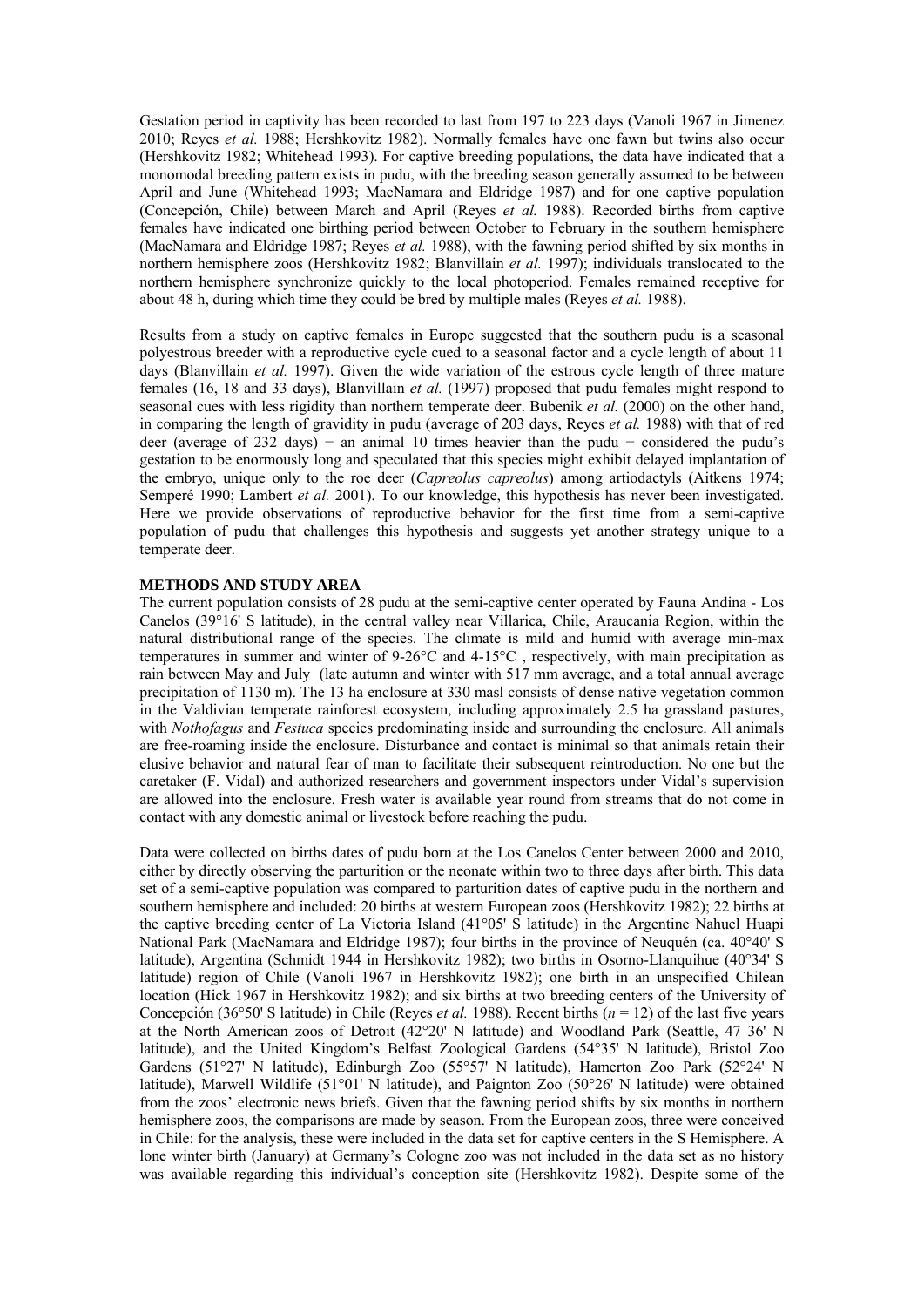record books being stolen, we have 23 dates from a total of 30 births at the center to include in this analysis, plus an observation of a wild fawn in the Huilo Huilo Reserve (39 48' S latitude). For the analysis, we consider the meteorological season of winter to begin 1 June and 1 December for the southern and northern hemisphere, respectively.

On a daily basis at Los Canelos Center, animals were observed for health condition and any behavioral changes. Whenever opportunities arose to record mating copulations and parturition behavior, *ad libitum* sampling was conducted on those individuals.

#### **RESULTS**

A characteristic autumnal rutting period, occurring between 24 March and 20 April was observed at Los Canelos Center. A second rutting period was observed to take place in the spring occurring between 17 October and 20 November.

For the entire data set, the majority of births fell in spring (64%), mostly falling on the last month of spring (52%), signifying May and November for the northern and southern hemisphere, respectively (Fig. 2). The births at the northern hemisphere zoos ranged from 27 April and 3 September (129 days). Captive center birth dates in Argentina and Chile (*n* = 38) were between October and February. Birth dates for the 20 fawns born in the spring/summer at the Los Canelos (LC) semi-captive center ranged from 19 October to 17 February (121 days), with 46% in November. Late fall/winter births (May and first week of June) were observed in 4 cases: of the three of these born at the LC centre, one was conceived in the wild; the fourth was a wild fawn seen in July at the Huilo Huilo Reserve observed from a distance of 10 m (F. Vidal and E. Arias, personal observation). A May birth date was estimated based on the individual's size and vivid spots, which, for this species generally begin to fade at 6 weeks of age and disappear by 3 months of age (Reyes *et al.* 1988; F. Vidal unpublished data). Births were absent for five months of the year with the exception of one at the initiation of autumn on 3 September at Germany's Erfurt zoo (Czernay 1977 in Hershkovitz 1982).

#### **DISCUSSION**

Observations of females and their fawns (*n* = 4) during parturition were similar to those of Reyes *et al.*  (1988). Lying on her side, the female gives birth to a fawn with the eyes already open. The mother stands up almost immediately after her new born is dropped and begins to clean it intensively. Suckling was observed to take place from 10 to 60 minutes after birth.

During both rutting periods, males were observed to sire the females successfully, and courtship behavior was as described in MacNamara and Eldridge (1987). In addition, just prior to mounting an estrous female, the males in our study population gently nudged her hind legs. Their attempts were persistent over several hours.

The endocrine cycle of adult male pudu is rather unique among the deer species (Bubenik *et al.* 2002). Unlike most other temperate deer, the male of this species exhibits two seasonal peaks of equal magnitude for the reproductive hormones, FSH and testosterone, spaced about 6 months apart (Bubenik *et al.* 1996). Although two seasonal peaks can also be detected in various other deer species, coinciding with the solstices and equinoxes (Bubenik 1982; Rolf and Fischer 1990), the peak outside the rutting season is much smaller then that found for pudu. The non-rutting period for these deer is characterized by a small reactivation of reproductive function and hence, a testosterone pulse (Bartoš and Bubenik 2011), while in other species only one seasonal peak of testosterone coinciding with the reproductive period has been detected (Bubenik *et al.* 1982; Suttie *et al.* 1984). The seasonal variation of reproductive hormones in male pudu most closely resembles that of roe deer (Semperé 1990; Bubenik *et. al* 1996; Reyes *et al.* 1997). This may not be coincidental because of similar phylogenic roots of pudu and roe deer. Randi *et al*. (2001) analyzed Cervinae using mitochondrial DNA. Their study indicates *Capreolus* being closest to *Mazama,* a south American cervid (Pudu was not included in that study). Subsequently Ruiz-García *et al.* (2007) found close roots between *Pudu* and *Mazama* (*Capreolus* was not included). Yet even though both roe deer and pudu have two circannual peaks of reproductive hormones, in contrast, the two hormonal peaks of the blood plasma levels of LH and testosterone in the roe deer occur much closer together, with the spring peak being considerably smaller than the summer one (Semperé 1990; Semperé *et al*. 1992).

Whereas most tropical and subtropical species exhibit asynchronous reproductive cycles independent of the photoperiod, most temperate and boreal cervids exhibit annual rutting seasons, synchronized by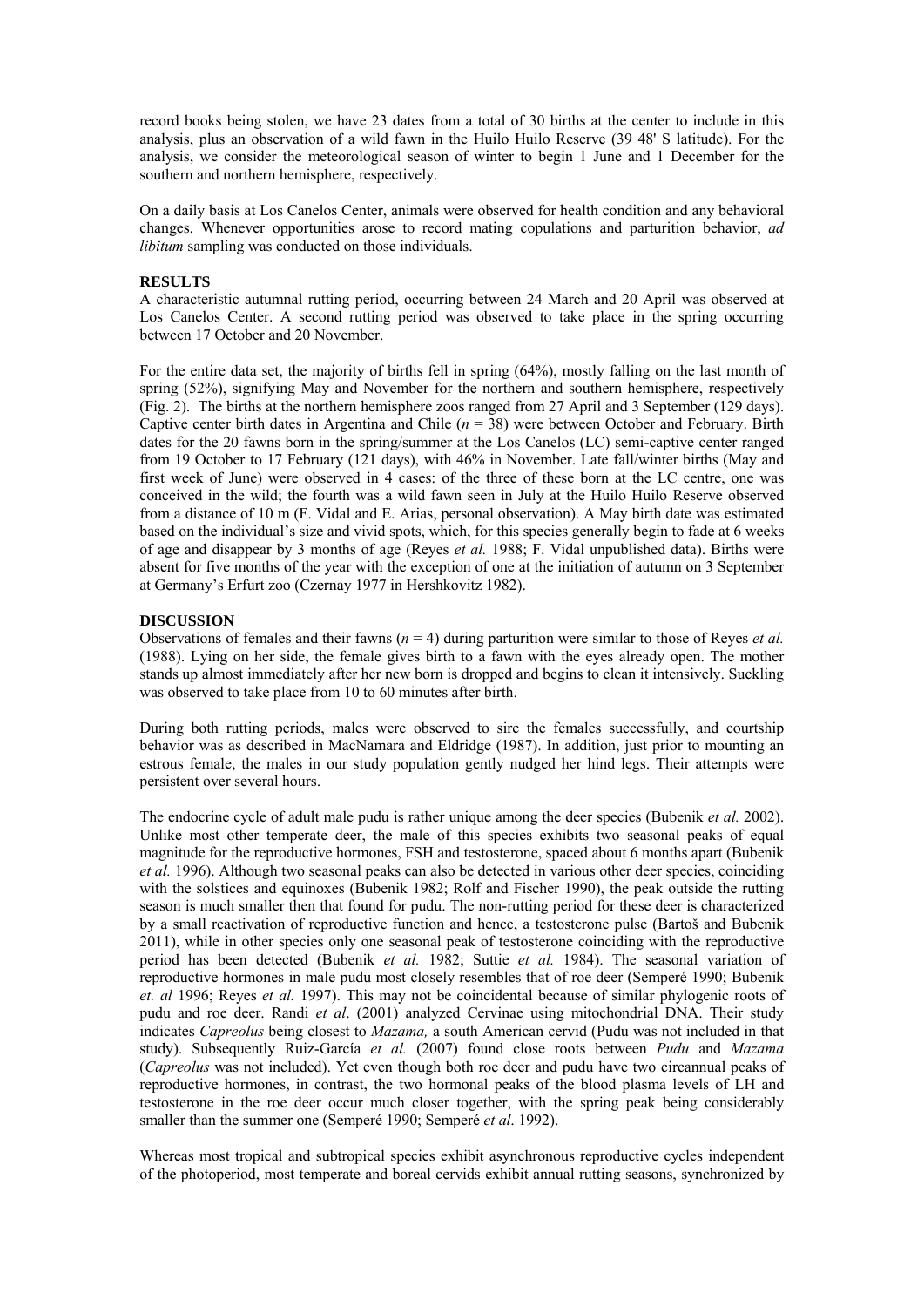photoperiod (Bubenik 2006). To our knowledge, with the exception of Pere David's deer, *Elaphurus davidianus* (Li *et al.* 2004), until now the roe deer has been considered the only other temperate cervid in which sexual activity is initiated by increasing day length and which breeds in early summer, with the onset of seasonal pituitary activity occurring in January and the beginning of testicular function following in spring (Semperé 1990). All other cervids of temperate and boreal regions are short-day season breeders (Bubenik 2006). However, the observations made at Los Canelos Center indicate that the southern pudu has a second breeding season in spring, shortly following the vernal equinox with males demonstrating full mating behavior. For roe deer, the first smaller peak in testosterone was associated with mineralization of antlers, and the second summer peak was related to the rut (Semperé 1990). However, for the Los Canelos pudu population, the observed rut activity in the austral spring and fall coincides with the two annual testosterone peaks, suggesting therefore, that the first peak is associated not only with mineralization, but also rutting behavior. This concurs with Bubenik *et al.*  (1982) that maximal levels of testosterone appear to be essential for rutting behavior.

Comparably, the roe deer and southern pudu are both small-bodied temperate deer (Lincoln 1992), historically found at latitudes ranging from 19° to 70° N and at least 33° to 50-53° S, respectively. Delayed implantation in roe deer may have allowed it to inhabit extremely seasonal environment, whereas in general, smaller species with shorter gestation periods inhabit mostly tropical and subtropical regions; in contrast, larger cervids, exhibiting longer gestation periods, more commonly live in the temperate and boreal regions (Bubenik 2006). Evidence suggests that ancestors of temperate cervids may have displayed two rutting periods per year (Bubenik 2006). Therefore, the bimodal rhythm could be a relic behavior of such or a vestige of some ancestral reproductive pattern such as aseasonal breeding that still persists in some extant tropical and temperate cervids (Bubenik *et al.*  2002). Regardless of their similarities, the roe deer is mostly monestrous (Semperé *et al.* 1992; Semperé *et al.*1998), and occasionally polyestrous (Strandgaard 1972), whereas the pudu appears to be seasonally polyestrous (Blanvillain *et al.*1997). It remains to be determined to what degree endogenous rhythms and photoperiod are driving the sexual cycle of pudu.

To our knowledge, this is the first time that late fall/early winter births have been recorded for the southern pudu. Although these results suggest that pudu have 2 distinct seasonal reproductive periods per year, future observations may reveal births occurring throughout the current autumn gap, thus necessitating an alternative explanation. The measurements of testicular parameters indicate a prolonged period of gonadal activity in southern pudu (Reyes *et al*. 1997) than what should be the result of the hormonal levels only. From the study of Reyes *et al*. (1997) it is not clear whether or not spermatozoa were absent outside of the March rut. In September, they detected, only infrequently, few precursor cells (most probably spermatocytes) inside the lumen of epididymal tubules of pudu males. Therefore, unless investigated, we cannot reject the possibility that the males maintain the ability to produce spermatozoa for much longer time than currently believed. Males of many deer species are fertile for a prolonged part of the year and are capable of mating if the females are in the heat. For example, in one of the most studied temperate species, the red deer, *Cervus elaphus*, the rutting season occurs in September or October (according to region) in the Northern Hemisphere. After the rut, the testosterone level decreases almost immediately, while spermatogenesis remains very active in November and December, and then declines until June (Lincoln 1971). Under certain circumstances it is possible to incite complete male's sexual behavior to obtain vital spermatozoa up to June (Krzywiński and Jaczewski 1978). Females can follow similar seasonal pattern. In the absence of conception, estrous cyclicity in red deer can persist at least for four to six months with a gradual increase in estrous cycle length being evident with later cycles (Guinness *et al*. 1971; Asher *et al*. 1993; García *et al.* 2002). That reproduction in this extended period may occur is documented by occasional delayed parturitions, as late as October and November instead of the typical May and June births, in many red deer populations across Europe (Bartoš unpublished data). Additionally up to six estrous cycles for black-tailed deer, *Odocoileus hemionus* (Wong and Parker 1988), and seven for white-tailed deer, *Odocoileus virginianus* (Knox *et al.* 1988), have been observed.

Today's extreme reduction in distributional range likely has resulted in a diminished variety of habitat types utilized, along with concomitant reduction in variability of behavioral expressions (Putman and Flueck 2011). For instance, migratory behavior of the past has been eliminated in some areas. Older inhabitants from the Inferior Valley of the El Manso River immediately outside the southern boundary of the Argentine Nahuel Huapi National Park reported having seen solitary pudu on various occasions in the past during winter months, while in a nearby, less disturbed area within the same park, fresh tracks and pudu remains found in summer at 1200 masl indicate migratory behavior as snow levels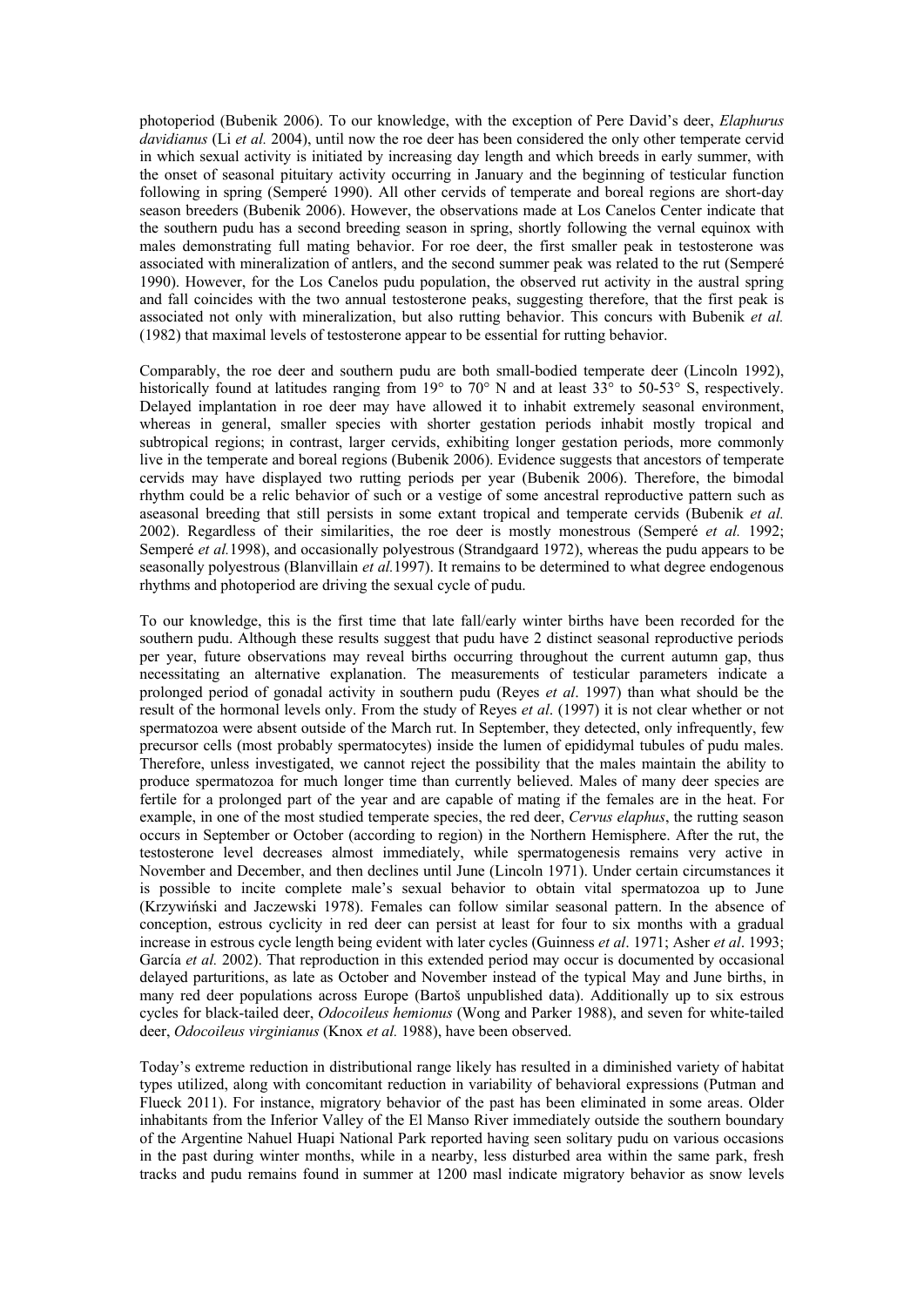would not allow pudu to remain at that elevation during winter (Smith-Flueck unpublished data). Abbe Molina noted (1782, cited in Hershkovitz 1982) that pudus descended in flocks from the mountains to the warmer coastal plains of the southern provinces in winter. Gay (1847, cited in Hershkovitz 1982) mentioned them living in small flocks in the central valley of Chile between the Cordilleras. Such large formations of social groups and movement patterns no longer occur. Some historic habitats with no snowfall, particularly those towards the Pacific coast (within the temperate Mediterranean and Temperate oceanic climatic zones), may have been sufficiently productive all year, such that two breeding seasons or aseasonality could have been a viable tactic for pudu. Accordingly, pudu respond to photoperiod like other higher latitude cervids in order to time the optimal breeding season, but may also have a pattern of conception directly influenced by the seasonal change of food quality, similar to deer adapted to tropical conditions (Lincoln 1985).

Although Bubenik *et al.* (2000) speculated that pudu might show delayed implantation similar to roe deer, the breeding and parturition dates of those at the Los Canelos population and the wild fawn indicate instead that the species breeds twice annually or possibly even aseasonally. The tropical northern Andean pudu also seems to have two rutting periods: one in March-April and another in Oct-Nov (Montulet 1984 in Whitehead 1993; Bubenik 2006). Furthermore, nearly full-term fetuses were taken from northern pudus killed in April and November (Grimwood 1969 cited in Hershkovitz 1982). These observations on northern pudu would concur with our hypothesis that the southern pudu also can breed twice per year. The pudu adults in the Chilean wild and at La Canelos semi-captive centre may be responding to internal, environmental and/or social factors than are not available to individuals in captive centers and zoos. Considering that the females are seasonally polyestrous, one can speculate that those which don't conceive in the fall are stimulated by some environmental or social cue to ovulate again in the spring, which coincides to when males enter their second annual peak in testosterone levels. Thus this species might be more flexible than most other temperate deer in terms of their ovarian activity and are not bound to one annual breeding season. Research should concentrate on the reproductive physiology of the female pudu to reveal the factors responsible for regulating a spring estrous and therefore elucidate further the unique physiological characteristics of this deer in relation to other temperate deer. Comparative studies with its tropical cousin can provide us with insight about their ancestors, and perhaps further demonstrate the flexible nature of cervids.

#### **ACKNOWLEDGMENTS**

We would like to thank Bruno Behn T and Camila Bentjerodt for their generous support of this pudu center and for the protection, conservation and research on a variety Chilean wildlife. We also thank Patricia Black-Decima and two anonymous reviewers for suggestions that greatly improved the paper. We especially would like to thank the Fundacion Fauna Andina Los Canelos and the Secretaria de Agricultura y Ganadería (SAG) for granting the permits to realize the Los Canelos Center.

#### **REFERENCES**

- Aitkens RJ (1974) Delayed implantation in roe deer (*Capreolus capreolus*). *Journal of Reproduction and Fertility* **39**, 225-233.
- Asher GW, Fisher MW, Fennessy, PF, Mackintosh, CG, Jabbour HN, Morrow, CJ (1993) Oestrous synchronization, semen collection and artificial-insemination of farmed red deer (*Cervuselaphus*) and fallow deer (*Dama-dama*). *Animal Reproduction Science* **33**, 241-265.
- Bartoš L, Bubenik GA (2011) Relationships between rank-related behavior, antler cycle timing and antler growth in deer: behavioral aspects. *Animal Production Science* **51**, 303-310.
- Blanvillain C, Berthier JL, Bomsel-Demontoy MC, Semperé AJ, Olbricht G, Schwarzenberg F (1997) Analysis of reproductive data and measurement of fecal progesterone metabolites to monitor the ovarian function in the Pudu, *Pudu puda* (Artiodactyla, Cervidae). *Mammalia* **61**, 589-602.
- Bubenik GA (1982) Endocrine regulation of the antler cycle. In 'Antler Development in Cervidae' (Ed. RD Brown), pp. 73-107 (Caesar Kleberg Wildlife Research Institute: Kingsville, Texas)
- Bubenik GA (2006) Seasonal versus non-seasonal reproduction in deer: From the arctic to the tropics. In 'Advances in Deer Biology: Deer in a Changing World'. (Eds. L Bartoš, A Dušek, R Kotrba, J Bartošová-Víchová) pp. 16. (Research Institute of Animal Production: Praha)
- Bubenik GA, Morris D, Schams D, Klaus C (1982) Photoperiodicity and circannual levels of LH, FSH, and testoterone in normal and castrated male, white-tailed deer. *Canadian Journal of Physiology and Pharmacology* **60**, 788-793.
- Bubenik GA, Brown RD, Schams D (1990) The effect of latitude on the seasonal pattern of reproductive hormones in the male white-tailed deer. *Comparative Biochemistry and Physiology A* **97**, 253-257.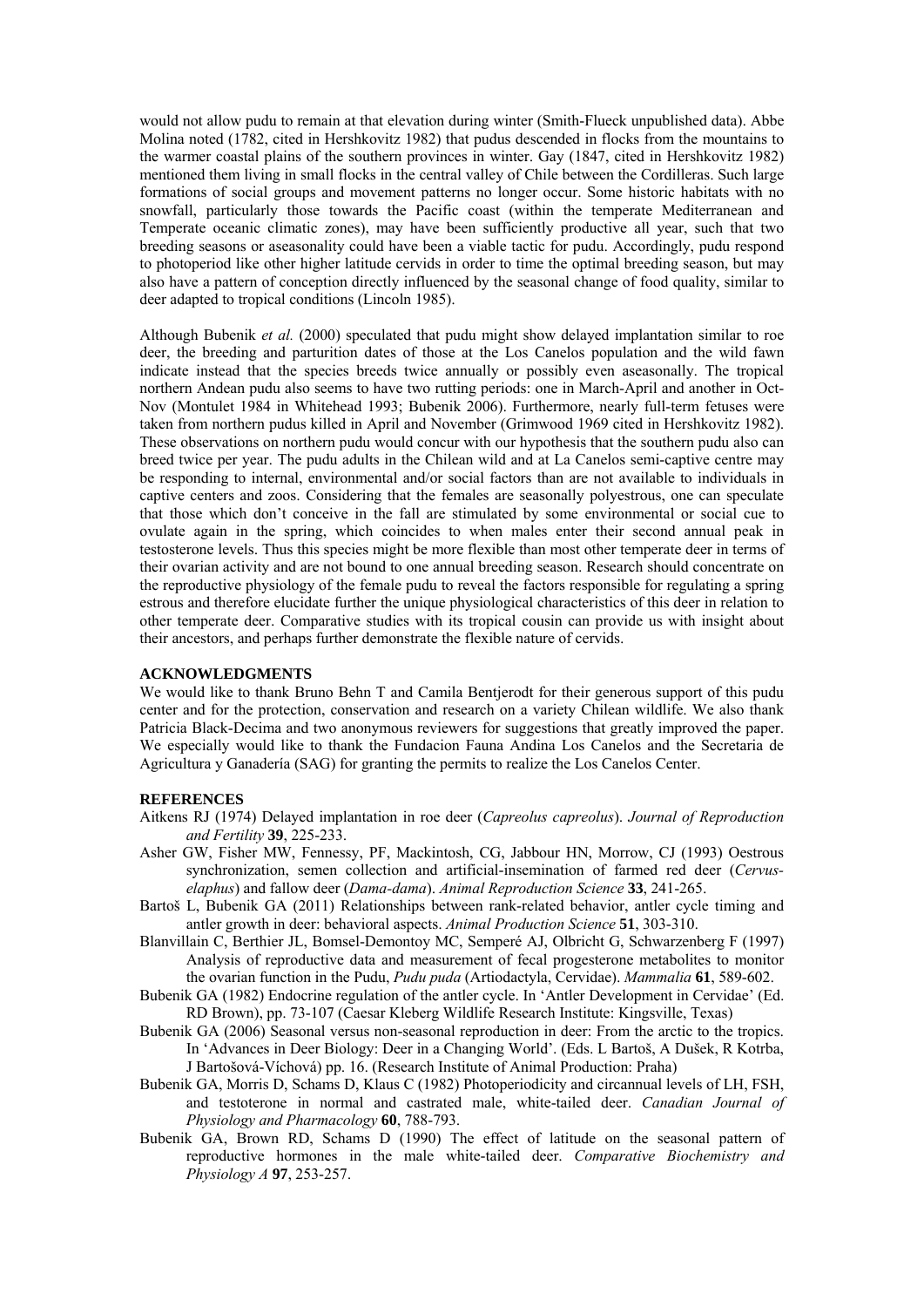- Bubenik GA, Reyes E, Schams D, Lobos A, Bartoš L (1996) Seasonal levels of LH, FSH, testosterone and prolactin in adult male pudu (*Pudu puda*). *Comparative Biochemistry and Physiology B*  **15**, 417-420.
- Bubenik GA, Reyes E, Schams D, Lobos A, Bartoš L (2000) Pudu, the smallest deer of the world: 10 years of endocrine studies of southern pudu (*Pudu puda*) in Chile. *European Journal of Wildlife Research* **46**, 129-212.
- Bubenik GA, Reyes E, Schams D, Lobos A, Bartoš L, Koerner F (2002) Effect of Antiandrogen cyproterone acetate on the development of the antler cycle in southern pudu (*Pudu puda*). *Journal of Experimental Zoology* **292**, 393-401.
- Eldridge WD, MacNamara MM, Pacheco NV (1987) Activity patterns and habitat utilizations of pudus (*Pudu puda*) in south-central Chile. In 'Biology and Management of the Cervidae'. (Ed. CM Wemmer) pp. 352-370. (Smithonian Institution Press: Washington, D.C.)
- García AJ, Landete-Castillejos T, Garde JJ, Gallego L (2002) Reproductive seasonality in female Iberian red deer (*Cervus elaphus hispanicus*). Theriogenology **58** 1553-1562.
- Geist V (1998) 'Deer of the World. Their Evolution, Behavior, and Ecology'. (Stackpole Books: Pennsylvania, USA)
- Guinness FE, Lincoln GA, Short RV (1971) The reproductive cycle of the female red deer, *Cervus elaphus*. *Journal of Reproduction & Fertility* **27** 427-438.
- Hershkovitz P (1982) Neotropical deer (Cervidae). Part I. pudus, genus Pudu Gray. *Fieldiana* (Zoology, Field Museum of Natural History) **New Series No.11**, 1-86.
- IUCN (2008) *Pudu puda*. 2008 IUCN Red list of threatened species. Available at www.iucnredlist.org. (verified 10 January 2009).
- Jimenez JE (2010) Southern *Pudu puda* (Molina 1782). In 'Neotropical Cervidology'. (Eds. JM Duarte, S González) pp. 140-150. (FUNEP: Jaboticabal, Brazil)
- Knox WM, Miller KV Marchinton RL (1988) Recurrent estrous cycles in white-tailed deer. *Journal of Mammalogy* 69: 384-386.
- Krzywiński A, Jaczewski Z (1978) Observations of the artificial breeding of red deer. Symposia of the Zoological Society of London 43: 271-278.
- Lambert RT, Ashworth CJ, Beattie L, Gebbie FE, Hutchinson JSM, Kyle DJ, Racey PA (2001) Temporal changes in reproductive hormones and conceptus-endometrial interactions during embryonic diapause and reactivation of the blastocyst in European roe deer (Capreolus capreolus). *Reproduction* **121**, 863-871.
- Li CW, Jiang ZG, Zeng Y, Yan C (2004) Relationship between serum testosterone, dominance and mating success in Pere David's deer stags. *Ethology* **110**, 681-691.
- Lincoln GA (1971) Puberty in a seasonally breeding male, the red deer stag (*Cervus elaphus* L.). *Journal of Reproduction & Fertility* **25**, 41-54.
- Lincoln GA (1992) Biology of seasonal breeding in deer. In 'The Biology of Deer'. (Ed. RD Brown RD) pp. 565-574. (Springer Verlag: Berlin)
- Lincoln GA (1985) Seasonal breeding in deer. In: 'Biology of Deer Production'. (Eds. P Fennessy K Drew) pp. 165-180 (The Royal Society of New Zealand Bulletin **22**, Wellington, New Zealand)
- MacNamara M, Eldridge WD (1987) Behavior and reproduction in captive pudu (*Pudu puda*) and red brocket (*Mazama americana*), a descriptive and comparative analysis. In 'Biology and Management of the Cervidae'. (Ed. CM Wemmer) pp. 371-387. (Smithsonian Institution Press: Washington, D.C.)
- Putman R, Flueck WT (2011) Intraspecific variation in biology and ecology of deer: magnitude and causation. *Animal Production Science* **51,** 277-291.
- Randi E, Mucci N, Claro-Hergueta F, Bonnet A, Douzery EJP (2001) A mitochondrial DNA control region phylogeny of the Cervinae: speciation in Cervus and implications for conservation. *Animal Conservation* **4**, 1-11.
- Reyes E, Guzman R, Angulo A, Hermosilla Conejeros S (1988) Ciclo de vida y madurez sexual de *Pudu puda* (Molina) (Mammalia, Cervidae). *Boletin de la Sociedad Biologia de Concepcion*  (Chile) **59**, 143-150.
- Reyes E, Bubenik GA, Schams D, Lobos A, Enriquez R (1997) Seasonal changes of testicular parameters in southern pudu (*Pudu puda*) in relationship to circannual variation of its reproductive hormones. *Acta Theriologica* **42**, 25-35.
- Rolf HJ, Fischer K (1990) Serum testosterone (T) and 5-alpha-dihydrotestosterone (DHT) in male fallow deer (*Dama-dama* L) - seasonality and age dependence. *Comparative Biochemistry and Physiology A-Comparative Physiology* **95A**, 445-452.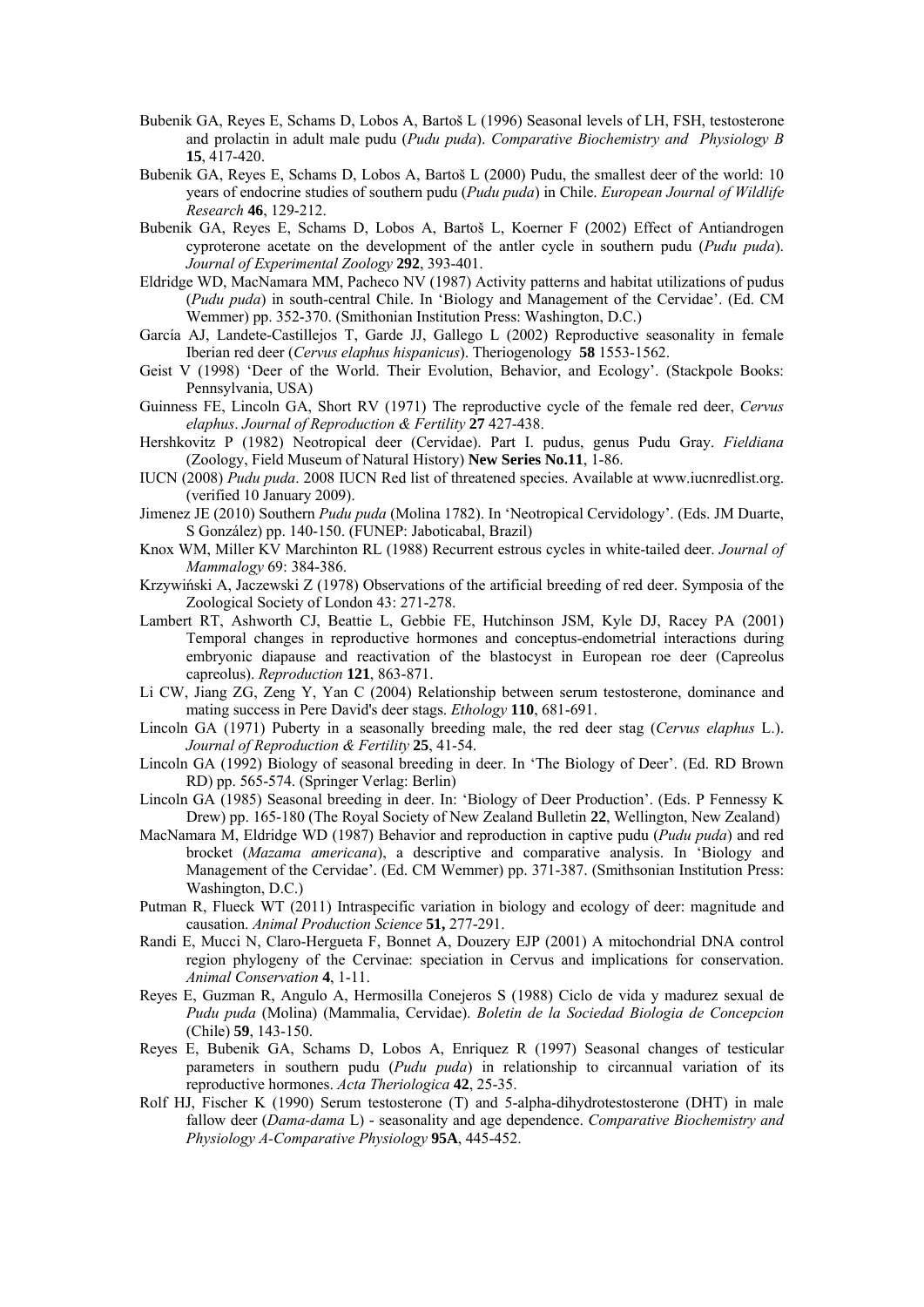- Ruiz-García M, Randi E, Martínez-Agüero M, Alvarez D (2007) Relaciones filogenéticas entre géneros de ciervos neotropicales (Artiodactyla: Cervidae) mediante secuenciación de ADN mitocondrial y marcadores microsatelitales. *Revista De Biologia Tropical* **55**, 723-741.
- Semperé AJ (1990) The annual antler cycle of the European roe deer (*Capreolus capreolus*) in relation to the reproductive cycle. In 'Horns, Pronghorns and Antlers'. (Eds. GA Bubenik, AB Bubenik) pp. 396-415. (Springer Verlag: New York)
- Semperé AJ, Mauget R, Bubenik G (1992) Experimental induction of luteal cyclicity in roe deer (*Capreolus capreolus*). *Journal of Reproductive Fertility* **96**, 379-384.
- Semperé AJ, Mauget R, Mauget C (1998) Why lactating monoestrous female roe deer can breed in summer? In 'Proceedings of the  $4<sup>th</sup>$  International Deer Biology Congress. Advances in Deer Biology'. (Ed. Z Zomborszky) pp. 140-144. (Pannon University of Agriculture: Kaposvar, Hungary)
- Strandgaard H (1972) The roe deer (*Capreolus capreolus*) population at Kalø and the factors regulating its size. *Danish Review of Game Biology* 7, 1-205
- Suttie JM, Lincoln GA, Kay RNB 1984. Endocrine control of antler growth in red deer stags. *Journal of Reproduction and Fertility* **71**, 7-15.

Whitehead GK (1993) 'The Whitehead encyclopedia of deer'. (Swan Hill Press: England). p. 251.

Wong B, Parker K (1988) Estrus in black-tailed deer. *Journal of Mammalogy* **69**, 168-171.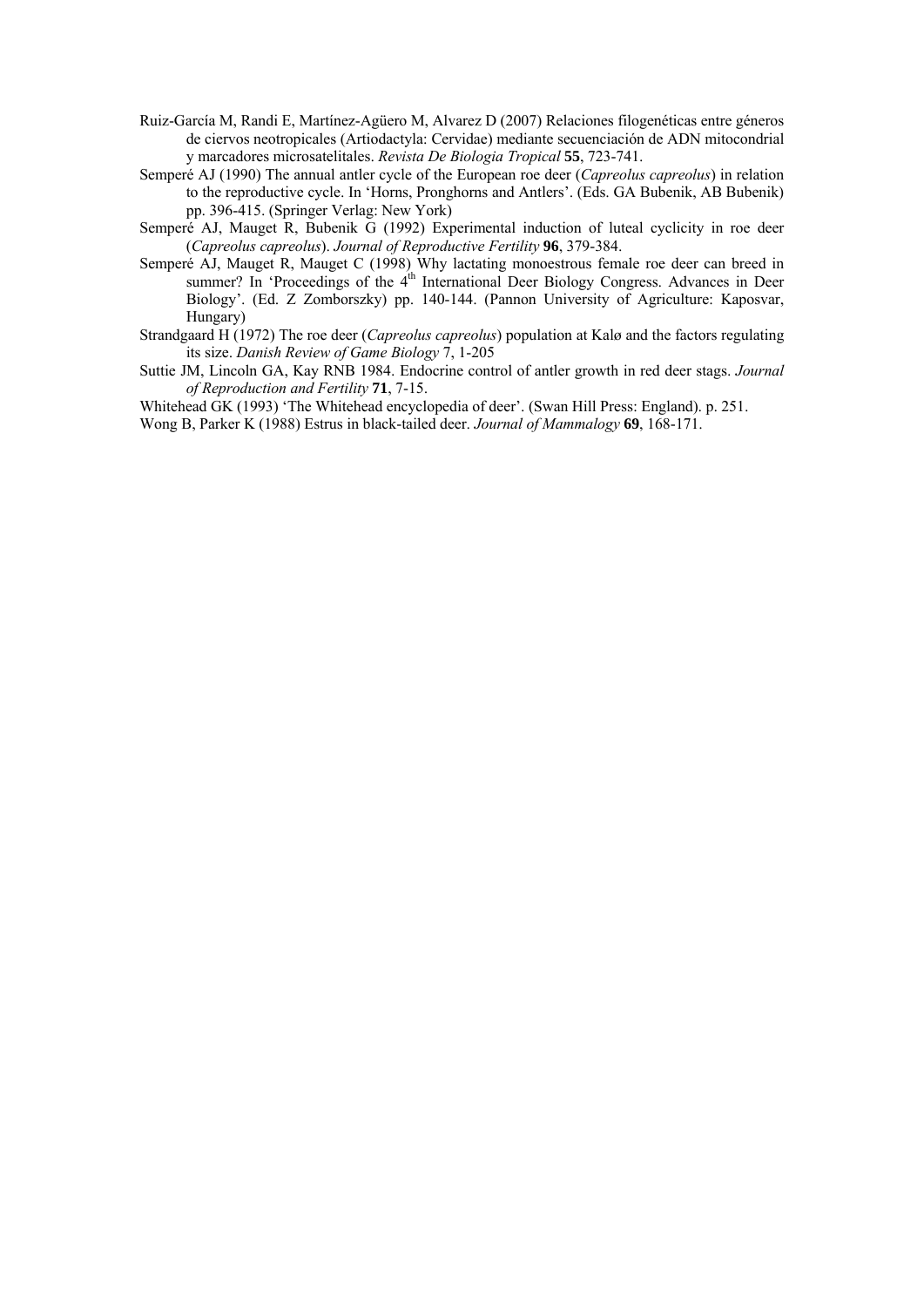

**Figure 1.** Pudu male (*Pudu puda*) in August (winter, photo by Smith-Flueck).

Figure 2. Birth dates for southern pudu fawns born in northern hemisphere zoos, captive breeding centers in South America, and the Los Canelos semi-captive center in Chile (LCC). Two of the four fawns born in winter were conceived in the wild, and included one wild fawn observed at Huilo Huilo Reserve, Chile. Northern spring: March-May; southern spring: Sept.-Nov.